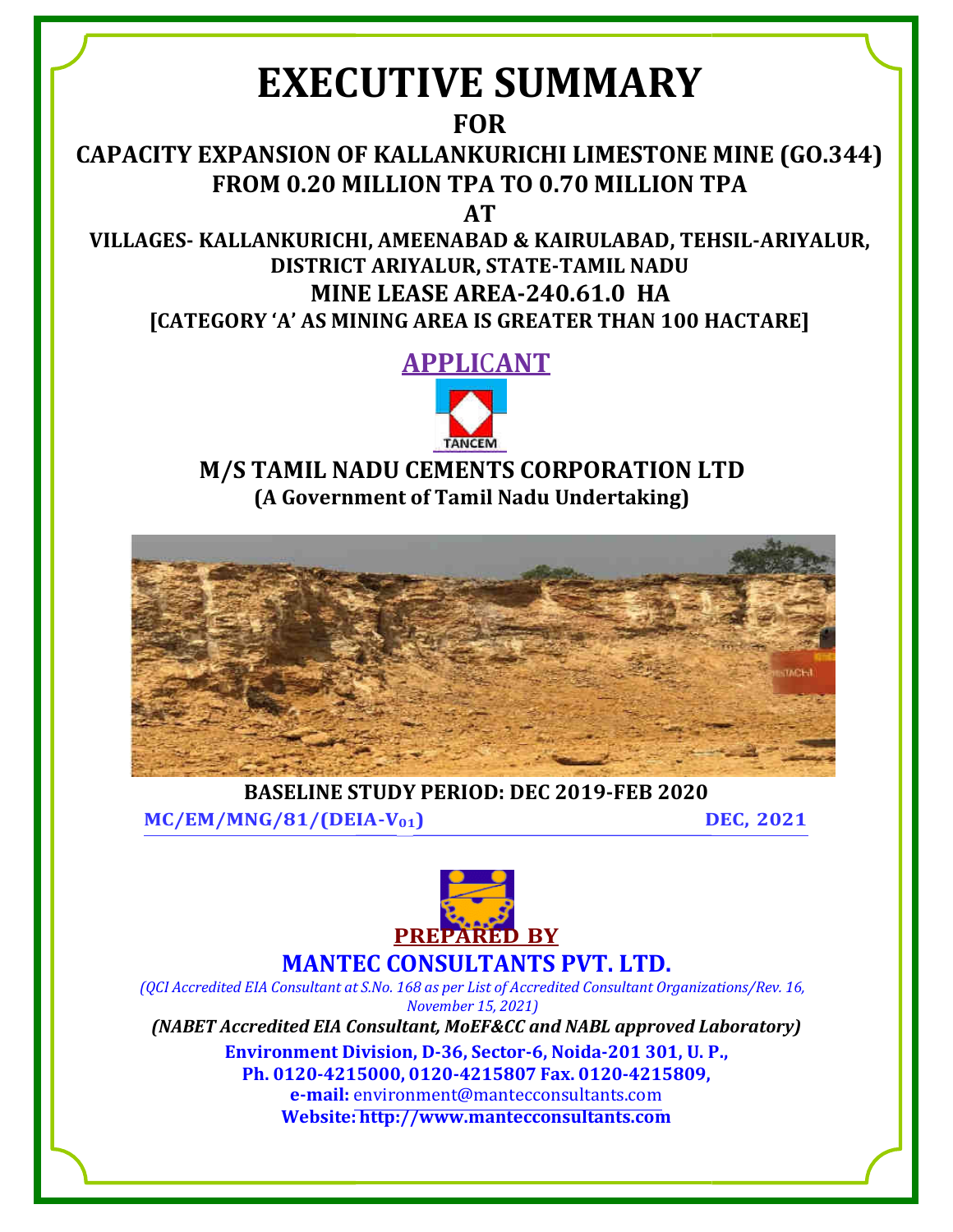*Executive Summary* 

# **EXECUTIVE SUMMARY**

# **1. INTRODUCTION**

The Proposal of G.O. no. 344, Kallankurichi Limestone Mines of M/s Tamil Nadu Cements Corporation Ltd. is for expansion in production capacity from 0.20 MTPA to 0.70 Million TPA, from Mine lease area of 240.61.0Ha. The mine is situated at Villages-Kallankurichi, Ameenabad & Khairulabad, Taluk & District- Ariyalur, Tamil Nadu.

The Government of Tamil Nadu has granted Existing Kallankurichi limestone mining lease over an extent of 240.61.0 ha. survey No. 6/1,6/2,6/3 etc., in Villages- Kallankurichi, Ameenabad & Khairulabad, Tehsil-Ariyalur, District Ariyalur, State-Tamil Nadu. vide G.O. Ms. No. 344, dated: 10.03.1980 for 20 years and the lease deed was executed w.e.f. 27.4.1981 and is valid till 26.4.2001.

TANCEM Ltd., had submitted application for grant of renewal of mining lease for a further period of 20 years in 2000 and the renewal application under consideration of the Government, as per section 8A(5) of Mines and Minerals (Development & Regulation) Amendment Act, 2015 wherein the provision for renewal of mining lease has been dispensed with extension of lease period for 50 years from the date of first grant. In the instant case, the lease period has been extended upto 12.11.2035 subject to the statutory compliances including submission of environment clearance.

A fresh LOI has been granted by Department of Geology and Mining, Tamil Nadu vide Rc No. 18307/MM9/2001dated 24.10.2019.

The Mining Plan for Kallankurichi limestone mining lease over an extent of 240.61.0 ha was approved by the Controller of Mines (SZ), lndian Bureau of Mines, Bangalore vide TN/ALR/LST/MS/598-SZ/1062 dated 30.01.2012. The Scheme of Mining was approved by GOI, MOM, IBM, office of the Regional Controller Chennai Region of Mines vide letter no. TN/ALR/LST/MS/1299-MDS dated 29.01.2016 and it is valid upto 31.03.2021. Review of Mine Plan has been approved by GOI, MOM, IBM, office of the Regional Controller Chennai Region of Mines vide letter no. TN/ALR/LST/ROMP-1656 MDS dated 15.06.2021.

Initially M/s Tamil Nadu Cements Corporation Ltd applied on 12.03.2014 in the Ministry for grant of Terms of References. The proposal was considered in EAC meeting held during May  $28th - 30th$ , 2014, the Committee observed that this is violation case as mine was operated without obtaining prior environmental clearance after lease fell, due for renewal in 2005 and also enhanced the production of limestone. PP submitted the past production details vide letter Rc.No.8/G&M/2019, dated 12.04.2019 from 1980-81 to 2014-15 as per production details it resembles that PP had been carried out the mining operations from 1980-1981 till 2014-15 without Environmental clearance. Ministry vide letter no. J-11015/137/2014 IA.II (M) dated 14th July, 2014 issued the closure direction under section 5 of E (P) Act, 1986. TANCEM submitted the First Schedule Form-I of MMR, 1961 in respect of actual date of discontinous of Kallankurchi Limestone Mines of Tamil Nadu Cements Corporation Ltd to the Director General of Mines Safety, Dhanbad, Eastern Railway, Jharkhand State vide letter no. TANCEM/ACW/KLSM FORM-1/2018 dated 25.01.2018. Thus the instant proposal is deemed fit in to the violation of E(P) Act, 1986 as the mine was in operation without obtaining Environmental Clearance.

TANCEM applied for Term of References (ToR) to MoEF&CC on 19.06.2017 under violation category for Existing G.O. No. 344, Kallankurichi limestone mining lease over an extent of 240.61.0 ha in pursuance of the MoEF&CC office memorandum vide F. No. Z-11013/22/2017-lA.ll (M). The proposal was appraised in the EAC(V) meeting held during 29-31 January, 2019 wherein the committee deferred the proposal and sought the information PP submitted the information accordingly the proposal was reconsidered in the EAC in its meeting held during  $1<sup>st</sup>$  November,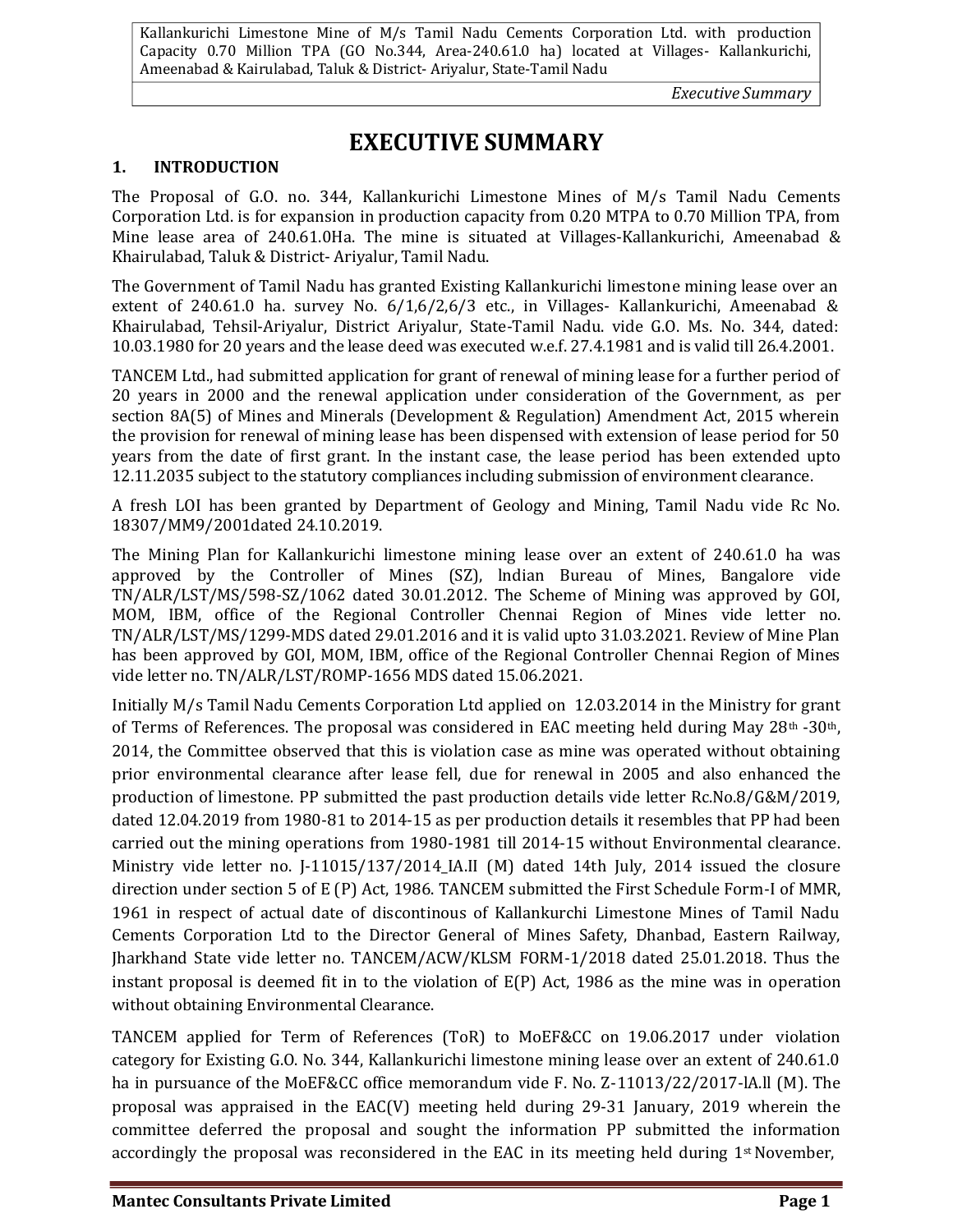*Executive Summary* 

15

2019 wherein the committee recommended the proposal for grant of TOR vide **F.No.23-19/2019- IA.III (V) dated 14.05.2020** for preparation of EIA report along with assessment of ecological damage, remediation plan and natural and community resource augmentation plan.

The production details are as follows.

|           | Limestone Transportation<br>details for the G.O.344 |
|-----------|-----------------------------------------------------|
| Year      | Quantity<br>(in MT)                                 |
| 1980-81   | 90270.18                                            |
| 1981-82   | 339399.29                                           |
| 1982-83   | 34387.02                                            |
| 1983-84   | 478261.93                                           |
| 1984-85   | 405378.54                                           |
| 1985-86   | 0.00                                                |
| 1986-87   | 11923.74                                            |
| 1987-88   | 58043.11                                            |
| 1988-89   | 127677.97                                           |
| 1989-90   | 163719.62                                           |
| 1990-91   | 147926.76                                           |
| 1991-92   | 202073.10                                           |
| 1992-93   | 224432.09                                           |
| 1993-94   | 289499.24                                           |
| 1994-95   | 144421.29                                           |
| 1995-96   | 329422.74                                           |
| 1996-97   | 186261.44                                           |
| 1997-98   | 0.00                                                |
| 1998-99   | 323415.26                                           |
| 1999-2000 | 231360.76                                           |
| 2000-01   | 95000.16                                            |
| 2001-02   | 180149.98                                           |
| 2002-03   | 244770.54                                           |
| 2003-04   | 89242.66                                            |
| 2004-05   | 0.00                                                |
| 2005-06   | 10455.74                                            |
| 2006-07   | 80000.00                                            |
| 2007-08   | 59967.39                                            |
| 2008-09   | 166002.47                                           |
| 2009-10   | 254498.55                                           |
| 2010-11   | 199528.25                                           |
| 2011-12   | 324073.41                                           |
| 2012-13   | 233705.74                                           |
| 2013-14   | 305676.43                                           |
| 2014-15   | 168810.70                                           |
| Total     | 6199756.10                                          |

Period 1980-81 to 2014-15

Deputy Director Geology and Mining, Ariyalur.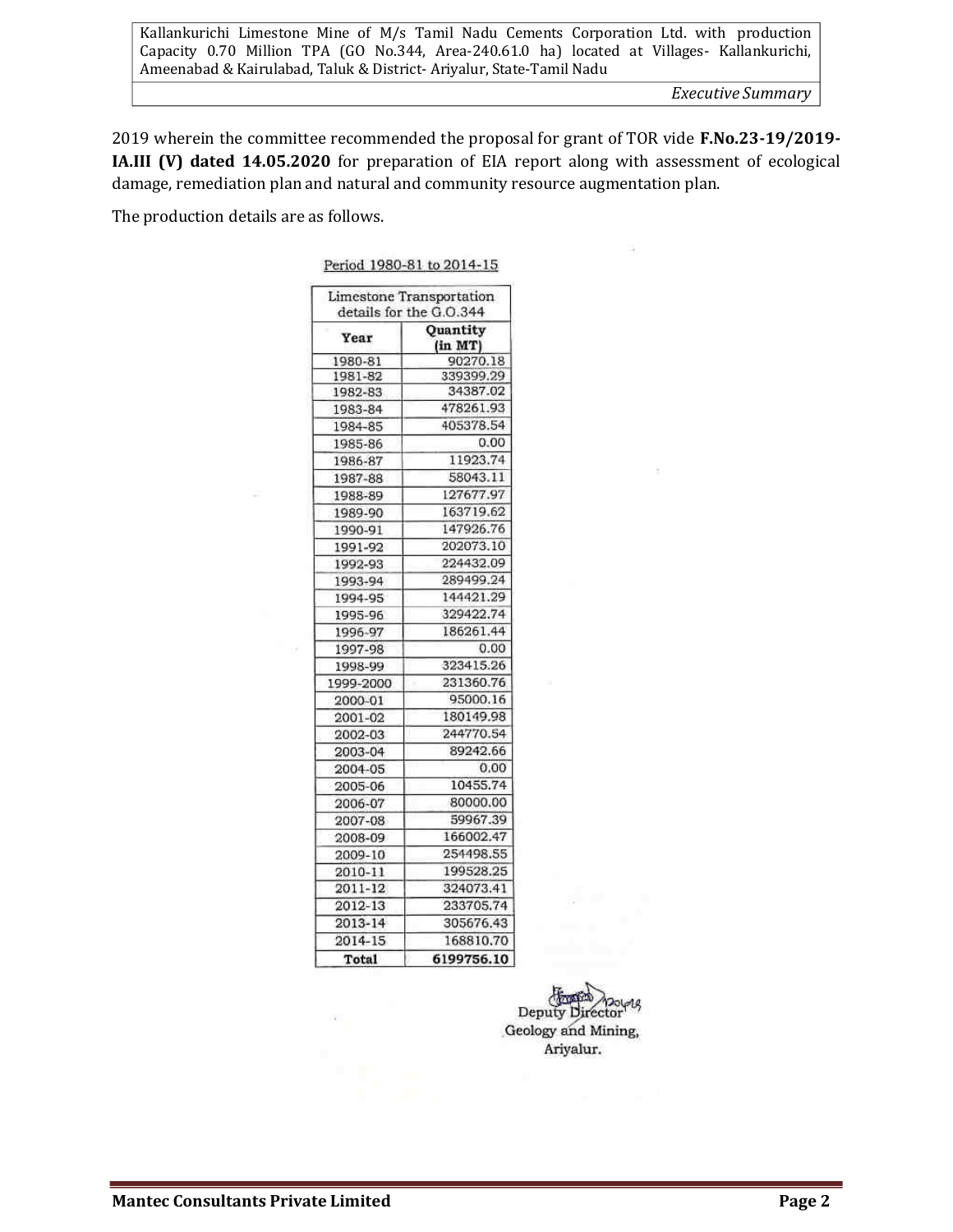*Executive Summary* 

| S. No.              | <b>Particulars</b>                           | <b>Details</b>                                                                                                                                                              |                     |  |
|---------------------|----------------------------------------------|-----------------------------------------------------------------------------------------------------------------------------------------------------------------------------|---------------------|--|
| А.                  | <b>Nature and Size of</b><br>the Project     | Expansion in production capacity from 0.20 Million TPA to 0.70<br>Million TPA, of Kallankurichi Limestone Mines (G.O. No. 344) by<br>Tamil Nadu Cement Corporation Limited. |                     |  |
| <b>B.</b>           | Location                                     |                                                                                                                                                                             |                     |  |
| <b>Name of Unit</b> |                                              | <b>Survey Number</b>                                                                                                                                                        | Area of Block in ha |  |
| <b>Mines</b>        | Kallankurichi<br>Limestone                   | Survey No.s 6/1, 6/2, 7/1, 7/3 etc., in<br>Villages-Kallankurichi, Ameenabad<br>&<br>Khairulabad,<br>Tehsil-Ariyalur,<br>District<br>Ariyalur, State-Tamil Nadu             | 240.61.0            |  |
| <b>Total</b>        |                                              |                                                                                                                                                                             | 240.61.0            |  |
|                     | <b>Village</b>                               | Kallankurichi, Ameenabad & Khairulabad                                                                                                                                      |                     |  |
|                     | <b>Tehsil</b>                                | Ariyalur                                                                                                                                                                    |                     |  |
|                     | <b>District</b>                              | Ariyalur                                                                                                                                                                    |                     |  |
|                     | <b>State</b>                                 | Tamil Nadu                                                                                                                                                                  |                     |  |
|                     | Geographical                                 | 11º 08'13.68"N to 11º 10'09.58"N                                                                                                                                            |                     |  |
|                     | <b>Coordinates</b>                           | 790 05'27.00"E to 790 07'00.90"E                                                                                                                                            |                     |  |
|                     | Toposheet (OSM) No.                          | 58 M/4                                                                                                                                                                      |                     |  |
| C.                  | <b>Lease Area Details</b>                    |                                                                                                                                                                             |                     |  |
|                     | Lease Area                                   | 240.61.0 Ha                                                                                                                                                                 |                     |  |
|                     | Depth of Mining                              | 101.00 m above MSL to 65 m above MSL Source: Mining Plan                                                                                                                    |                     |  |
| D.                  | <b>Cost Details</b>                          |                                                                                                                                                                             |                     |  |
|                     | Cost of the project                          | Approx. Rs. 29.82 Cr.                                                                                                                                                       |                     |  |
|                     | Cost for EMP                                 | Rs. 59.55 Lakhs & 10.00 Lakhs recurring cost                                                                                                                                |                     |  |
|                     | OH&S                                         | Rs. 2.0 Lakhs/Yr                                                                                                                                                            |                     |  |
|                     | <b>Cost For Biodiversity</b><br>Conservation | Rs. 5.00 Lakhs/-                                                                                                                                                            |                     |  |
| E.                  | <b>Environmental Settings of the area</b>    |                                                                                                                                                                             |                     |  |

# **Table 1: Brief Description of the Project**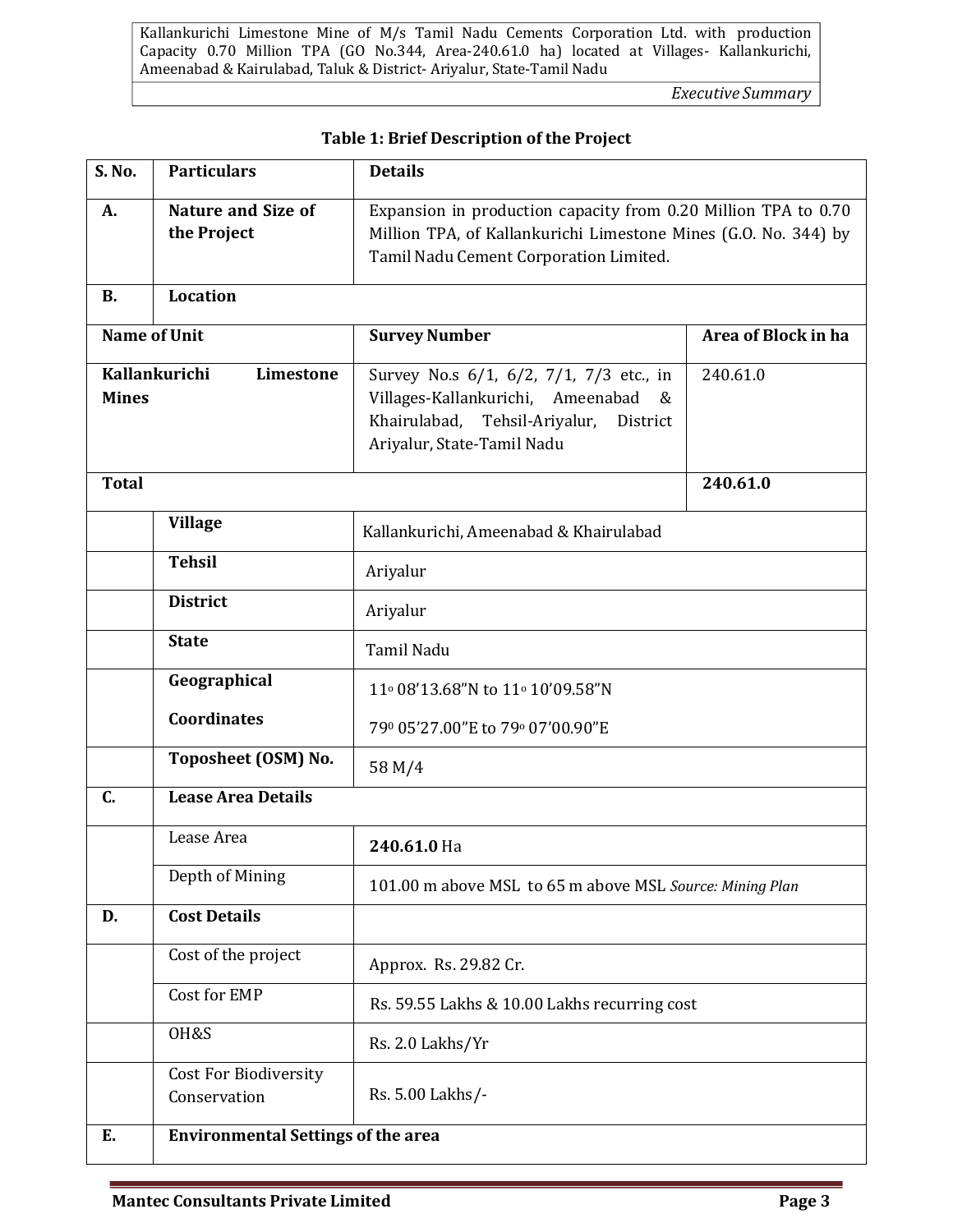*Executive Summary* 

| Ecological<br>Sensitive<br>Areas (National Park,<br>Wild Life Sanctuary,<br>Biosphere<br>Reserve,<br>Reserve/<br>Protected<br>Forest etc.) within 10<br>Km radius | No such area is located within 10km radius of the mine lease area. |
|-------------------------------------------------------------------------------------------------------------------------------------------------------------------|--------------------------------------------------------------------|
| Inter-state<br>boundary<br>within 5 Km radius                                                                                                                     | No such area is located within 10km radius of the mine lease area. |
| Nearest Town/ Major<br>with<br>200000<br>City<br>population                                                                                                       | Ariyalur ~ 2.8km (Population-7,54,894)                             |
| Nearest<br>Railway<br><b>Station</b>                                                                                                                              | Ariyalur Railway station approx 2.58 Km in W.                      |
| Nearest<br>State                                                                                                                                                  | SH-217 Approx 98 meter, NW                                         |
| Highway/<br>National                                                                                                                                              |                                                                    |
| Highway                                                                                                                                                           | NH-227 Approx 2.83 km, SE                                          |
| Nearest Airport                                                                                                                                                   | Trichy International Airport approx 70 Km in SW direction          |
| <b>Medical Facilities</b>                                                                                                                                         | KVS hospital, Ariyalur~2.5 Km                                      |
| <b>Education Facilities</b>                                                                                                                                       | Vidhya Mandir School, Ariyalur~1.5 Km                              |
|                                                                                                                                                                   | Montfort Matriculation Higher Secondary School~2.0 Km              |
| Seismic Zone                                                                                                                                                      | Zone II                                                            |
| <b>Water Body</b>                                                                                                                                                 | $- - -$                                                            |

# **2. PROJECT DESCRIPTION**

# **2.1 Method of Estimation Reserve**

As per UNFC guide lines the project proponent has already carried out detailed exploration. The reserves are estimated as per UNFC classification. UNFC parameter for proved reserve in (UNFC Code 111).

The category wise Mineable Reserve using UNFC code with the quantity and grade of the mineral are tabulated as given as under:-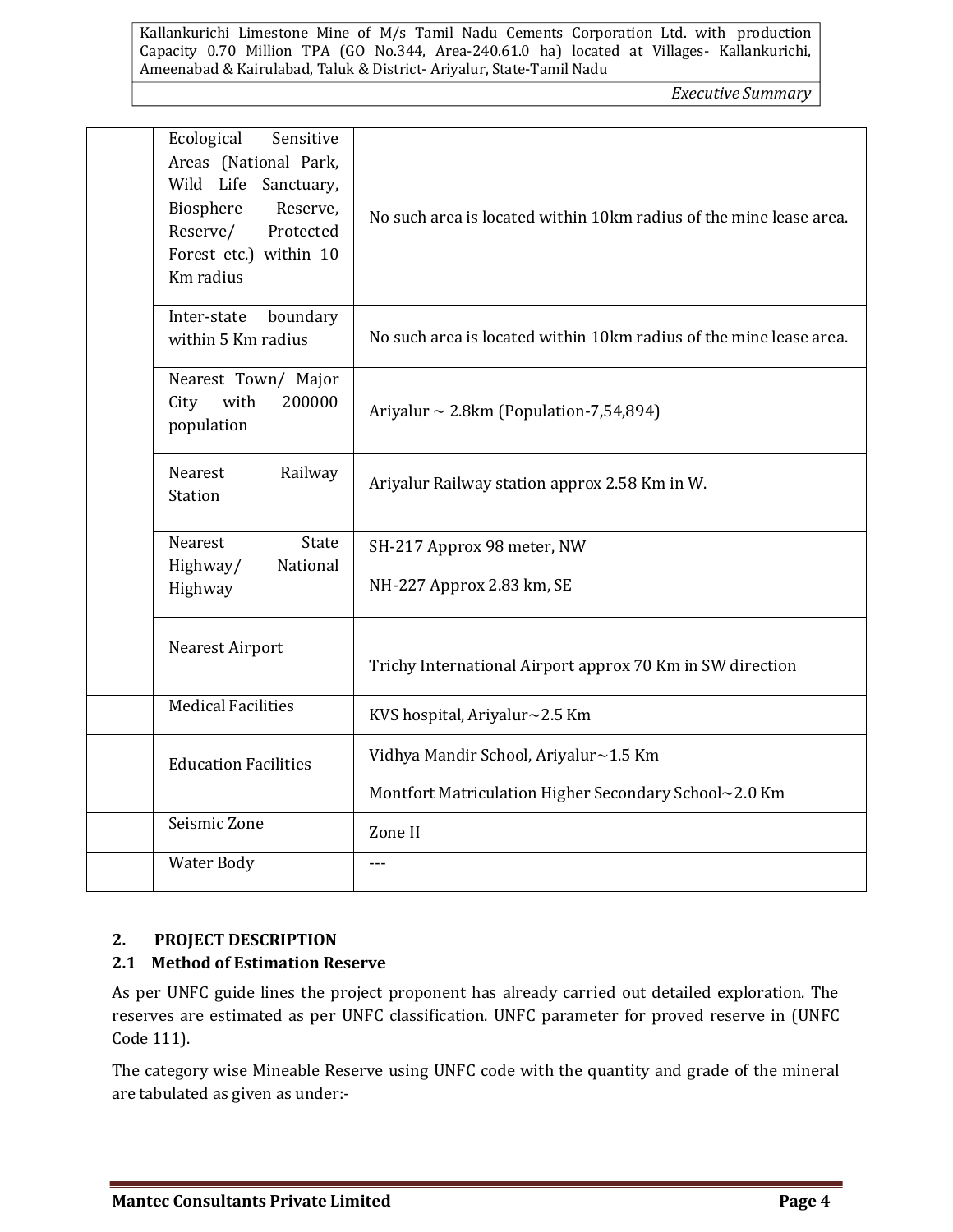*Executive Summary* 

*Source: Review Mine Plan* 

| <b>Classification</b> | Category | Qty. (in tons) | Qty. (in Mill. tons) | Grade               |
|-----------------------|----------|----------------|----------------------|---------------------|
| A. Mineral            | 111      | 3005268        | 3.005268             | Cement Grade        |
| Reserve               |          |                |                      |                     |
| B. Remaining          | 221      | 1146984        | 1.146984             | Cement Grade        |
| Resources             |          |                |                      |                     |
| <b>Total Reserve</b>  |          | 4152252        | 4.152252             | <b>Cement Grade</b> |

**Proposed Production**= 0.70 Million Tons per Annum

**Working days**=300 days

**Daily Production**= 2356.8 Tons/Day say 2357 Tons/Day

# **2.2 Method of Mining**

The method of mining is by fully mechanized open cast method; Jackhammers with compressors and wagon drills will be deployed for drilling. Blasting will be carried out to loosen the insitu limestone. Slurry type of explosives with ANFO will be used for blasting. The spacing and burden will be 3m and 2.8m the depth of the hole will be 6m, giving 10% sub grade drilling to avoid toe formation. The blasting will be restricted to two to three rows of drilling with each row consisting of 10 to 12 holes. The holes are drilled

either in a staggered pattern or square pattern.

Loading and transport of the mineral and waste will be done by Hydraulic excavators and tippers.

- (i) Primary breaking of rock will be done by conventional drilling and blasting operations. Using drilling and blasting techniques.
- (ii) Backhoe excavator is engaged for material handling into the tippers.
- (iii)For transportation of ore from the mines to the cement plant nearby will be hired through contractors.Water spraying on haul roads and mine roads will be done regularly on working days by a 4 KL water tanker.

| Pit No. | Length | Width | Depth | Area In Ha. | Dip & Strike |
|---------|--------|-------|-------|-------------|--------------|
|         | 200    | 320   |       |             |              |
|         | 217    | 455   |       |             |              |
|         | 265    | 365   |       | 56.50.0     | E-W-Dipping  |
|         | 640    | 440   |       |             |              |
|         | 300    | 285   |       |             |              |
|         | 360    | 400   |       |             |              |

At present there are six existing pits and their dimensions are given below:

# **i) Pitting:**

The depth of the mine has reached maximum 6m. Based on the existing trial pits and drilled bore holes, the depth of the mineralization has been proved upto 6 m depth in the lease area. There is no additional formation of pits in the existing mine. The mining pit indicates the limestone deposit and direction. To confirm the mineral deposit and characteristics features of the Limestone mineral and to find out the further depth persistence of the mineralization, One hundred and seventy nine core drills (PBH-1- PBH-179) upto 30m depth are proposed from the surface level @ 200m grid interval, for future exploration during the present plan period in the year 2022-23. Locations of the proposed core drills are marked in the geological plan and year wise plan.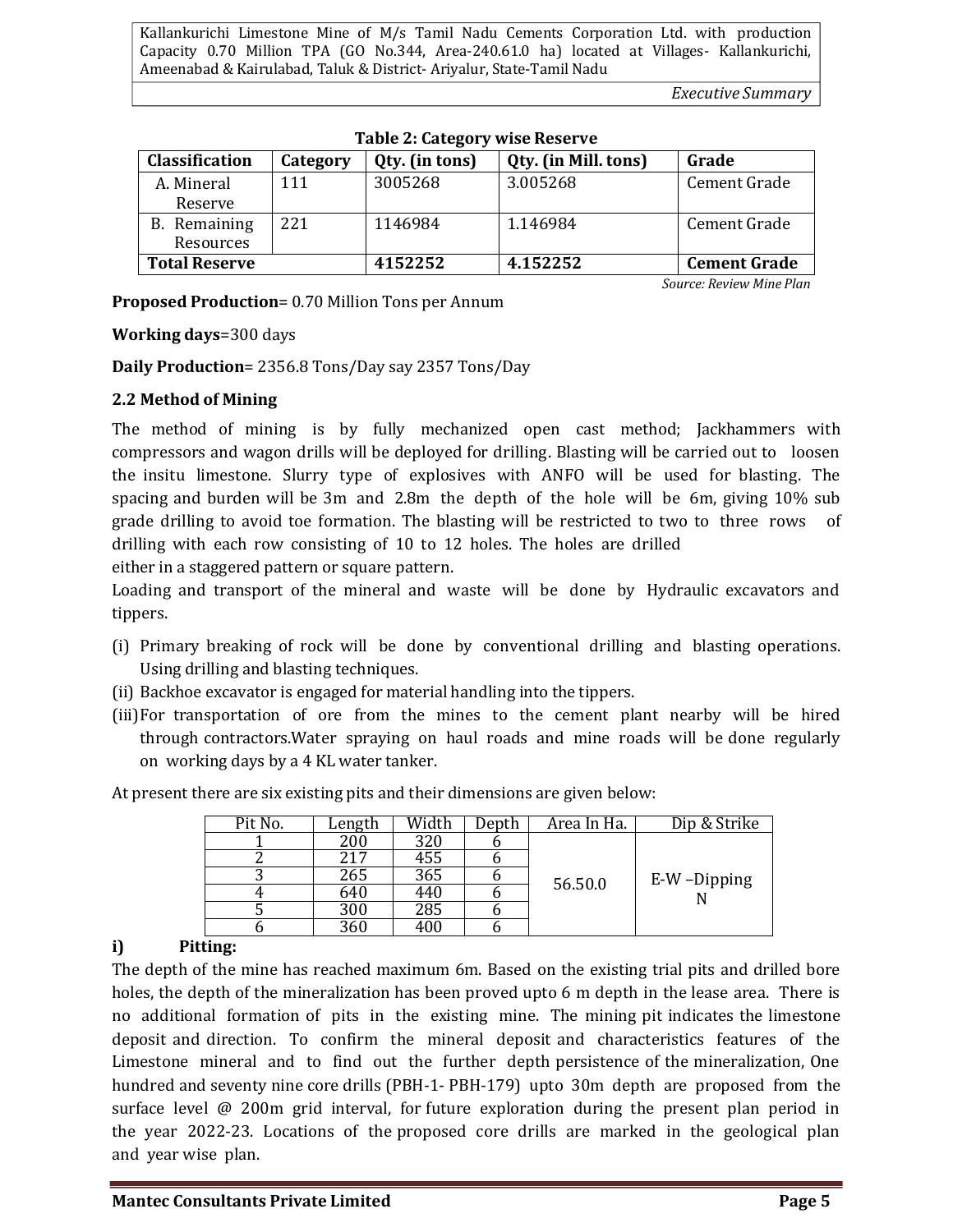# **ii) Trenching**

As discussed above, there is no requirement of trenching in the existing mine. Besides, active mines in this region prove that the terrain consist of cretaceous limestone formation.

### **2.3 Production Detail**

Year wise proposed production is as given below:

| Year         | <b>ROM Quantity (Ts)</b> | Limestone<br>@100%(Ts) | ROM/<br><b>Waste</b><br>Ratio |
|--------------|--------------------------|------------------------|-------------------------------|
| 2021-22      | 306240                   | 306240                 | 1:0                           |
| 2022-23      | 407136                   | 407136                 | 1:0                           |
| 2023-24      | 453180                   | 453180                 | 1:0                           |
| 2024-25      | 707040                   | 707040                 | 1:0                           |
| 2025-26      | 706716                   | 706716                 | 1:0                           |
| <b>Total</b> | 2580312                  | 2580312                | 1:0                           |

Source: Review of Mining Plan

The anticipated annual production ROM (proved 111) would be about 5,43,224 tonnes/year (average) and for the end of the life of the mine is 30,05,268 Ts of ROM, when the Mine is fully developed.

# **2.4 Stacking of mineral reject /sub grade material and disposal of waste**

There is no generation of topsoil and waste during the present plan period. Since mining operation does not generate any harmful waste, question of treatment does not arise.

#### **Generation of waste in the plan period**

| Year       | Top soil  |                |             | <b>Mineral Reject</b> |          |                      |
|------------|-----------|----------------|-------------|-----------------------|----------|----------------------|
| 2021-22 to | Reuse/    | <b>Storage</b> | <b>Back</b> | Storage               | blending | <b>Beneficiation</b> |
| 2025-26    | spreading |                | filling     |                       |          |                      |
|            | Nil       | Nil            | Nil         | Nil                   | Nil      | Nil                  |

#### **2.5 Mineable reserve and anticipated life of the mines**

Mineable reserve is now estimated to be 3.0053 Million Tons of proved reserve of "111" as per UNFC classification. Considering 0.70 Million TPA of production per year life of the mine is expected to be 6 years.

#### **2.6 Project Requirements**

#### **2.6.1 Land Requirements**

Total Mine lease area is 240.610 Ha out of which 218.825 Ha Patta Land and 21.785 Ha Government Land.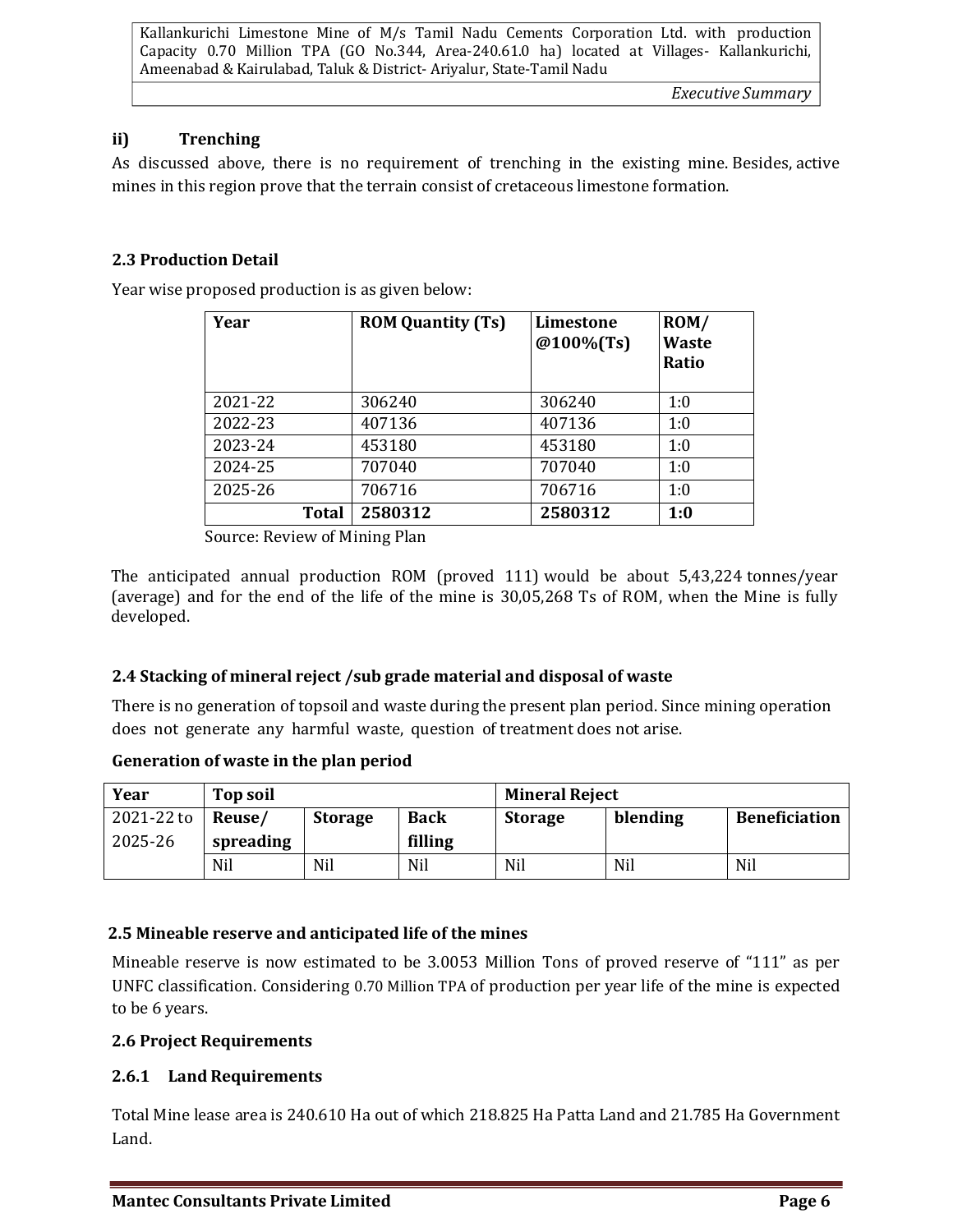*Executive Summary* 

#### **2.6.2 Water Requirement**

Water requirement for plantation and dust suppression will be 36.57 KLD, which shall be met from water tanker through reservoir at G.O. 344.

#### **2.6.3 Power Requirement**

No electrical power shall be required for operations as the mining will be worked out during day time in two shifts.

#### **2.6.4 Man power Requirement**

It includes managerial & supervisory staff directly employed by the company and skilled, semi skilled workers through contractual. Therefore, total strength of workforce in the mine site is **40.**

#### **3. DESCRIPTION OF ENVIRONMENT**

Environmental data has been collected in relation to proposed mining for Air, Noise, Water, Soil, Socio-economic and Ecology & Biodiversity. The generation of primary data as well as collection of secondary data and information from the site and surroundings was carried out during pre monsoon season i.e. December 2019 to February, 2020.

| <b>Parameter</b>      | <b>Baseline Status</b>                                                      |  |  |  |
|-----------------------|-----------------------------------------------------------------------------|--|--|--|
| <b>Ambient</b><br>Air | PM <sub>10</sub> -44.16 to 88.00 $\mu$ g/m <sup>3</sup>                     |  |  |  |
| Quality               | PM <sub>2-5</sub> -25.20 to 53.96 $\mu$ g/m <sup>3</sup>                    |  |  |  |
|                       | $SO_2 - 5.0$ to $16.0 \mu g/m^3$                                            |  |  |  |
|                       | NOx -14.0 to 28.0 $\mu$ g/m <sup>3</sup>                                    |  |  |  |
| <b>Noise Level</b>    | Noise Level During Day Time -48.4-56.4 dB Noise Level During Night Time     |  |  |  |
|                       | $-36.4 - 43.2$ dB                                                           |  |  |  |
| <b>Water Quality</b>  | Surface Water:                                                              |  |  |  |
|                       | • The analysis results indicate that the pH value is 7.38 to 7.82. which is |  |  |  |
|                       | well within the specified standard of 6.5 to 8.5.                           |  |  |  |
|                       | • The TDS was observed as 608 to 712 mg/l.                                  |  |  |  |
|                       | • The chlorides were found as 148 to 194 mg/l.                              |  |  |  |
|                       | • The Fluride were found as 0.36 to 0.56 mg/l. It is observed that          |  |  |  |
|                       | sulphates are within limits;                                                |  |  |  |
|                       | • Total hardness ranges between 199 to 239 mg/l.                            |  |  |  |
|                       | <b>Ground Water:</b>                                                        |  |  |  |
|                       | • pH varies from 7.24 to 7.62                                               |  |  |  |
|                       | • Total Hardness varies from 218 to 328 mg/L                                |  |  |  |
|                       | • Total Dissolved Solids varies from 462 to 642 mg/L                        |  |  |  |
|                       | • Fluoride varies from 0.46 to 0.66 mg/L                                    |  |  |  |
|                       | • Chloride varies from 88 to 166 mg/L                                       |  |  |  |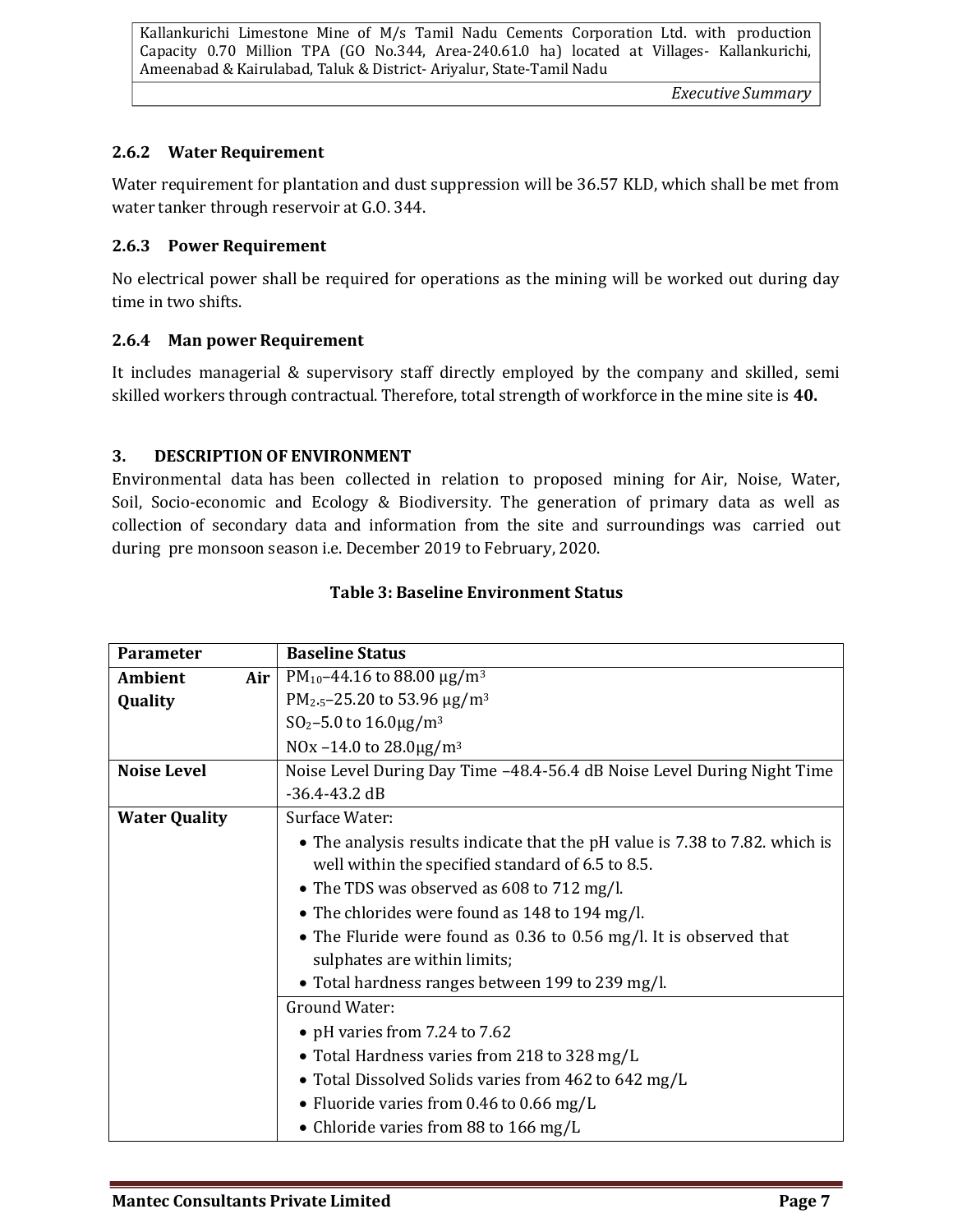|                                              | <b>Executive Summary</b>                                                      |  |
|----------------------------------------------|-------------------------------------------------------------------------------|--|
| <b>Soil Quality</b>                          | • The analysis results show that soil is basic in nature as pH value ranges   |  |
|                                              | from 6.88 to 7.52 with organic matter $1.08\%$ - $1.46\%$ .                   |  |
|                                              | • The concentration of Nitrogen (13.2 mg/100gm to 15.5 mg/100gm)              |  |
|                                              | Phosphorus 0.62 to 0.89 mg/100gm) and Potassium (8.1 to 9.8                   |  |
|                                              | mg/100gm) has been found to be in good amount in the soil samples.            |  |
|                                              | The soil is found to be suitable for the agricultural purpose.                |  |
|                                              | • The soil will not be affected by proposed mining project since the          |  |
|                                              | mining & its allied activities will not affect the nearby soil quality of     |  |
|                                              | area.                                                                         |  |
| <b>Traffic Density</b>                       | The LOS value for the SH-27, SH-139, NH-227 will remain same as               |  |
|                                              | "Excellent". However, LOS value for the SH-143 be changed from                |  |
|                                              | "Excellent" to "Very Good" after post mining. So the additional load on the   |  |
|                                              | carrying capacity of the concerned roads is not likely to have any            |  |
|                                              | significant adverse affect.                                                   |  |
| <b>Ecology</b><br>And<br><b>Biodiversity</b> | As per secondary sources, a total of 137 floral species belonging to 56 plant |  |
|                                              | families have been listed in the study area. Based on the number of species,  |  |
|                                              | the most important plant families reported in this region are;                |  |
|                                              | Fabaceae,<br>Poaceae,<br>Euphorbiaceae,<br>Apocynaceae,<br>Rhamnanceae,       |  |
|                                              | Lamiaceae, Rubiaceae, Malvaceae, Caesalpiniaceae etc.                         |  |
|                                              | There is no wildlife sanctuary/biosphere reserve/national park present        |  |
|                                              | within 10 Km radius of the study area. One schedule-I specie was observed     |  |
|                                              | during study. Subsequently, a budget of Rs. 5.00 Lakhs has been earmarked     |  |
|                                              | for conservation of wildlife.                                                 |  |
| <b>Socio Economic</b>                        | The existing project will provide positive impact to the nearby area. The     |  |
|                                              | project will provide direct employment, which will be hired through the       |  |
|                                              | nearby villages.                                                              |  |

# **4. ANTICIPATED ENVIRONMENT IMPACT AND MITIGATION MEASURES**

The proposed mining operations are not anticipated to raise the concentration of the pollutants beyond prescribed limits. However, the mitigate measures are suggested to control harmful impacts of pollutants, like the plantation of trees along haul roads, especially near settlements, to help to reduce the impact of dust on the nearby villages; regular water sprinkling on unpaved roads to avoid dust generation during transportation etc. There are one species of Schedule I observed during the study period hence, for the same conservation plan was prepared. Subsequently, a budget of Rs. 5.0 Lakhs has allotted for the conservation of wildlife species. The mining of Limestone is likely to increase the per capita income of local people by which the socioeconomic status of the people will be improved. The local people have been provided with either direct employments or indirect employment such as business, contract works and development work like roads, etc. and other welfare amenities such as medical facilities, conveyance, free education, drinking water supply etc. Except dust generation, there is no source which can show a probability for health related diseases. Regular water sprinkling will be done with sprinkles mounted tankers and dust masks will be provided to the workers. All workers will be subjected to a medical examination as per Mines Rule 1955 both at the time of appointment and at least once in a year.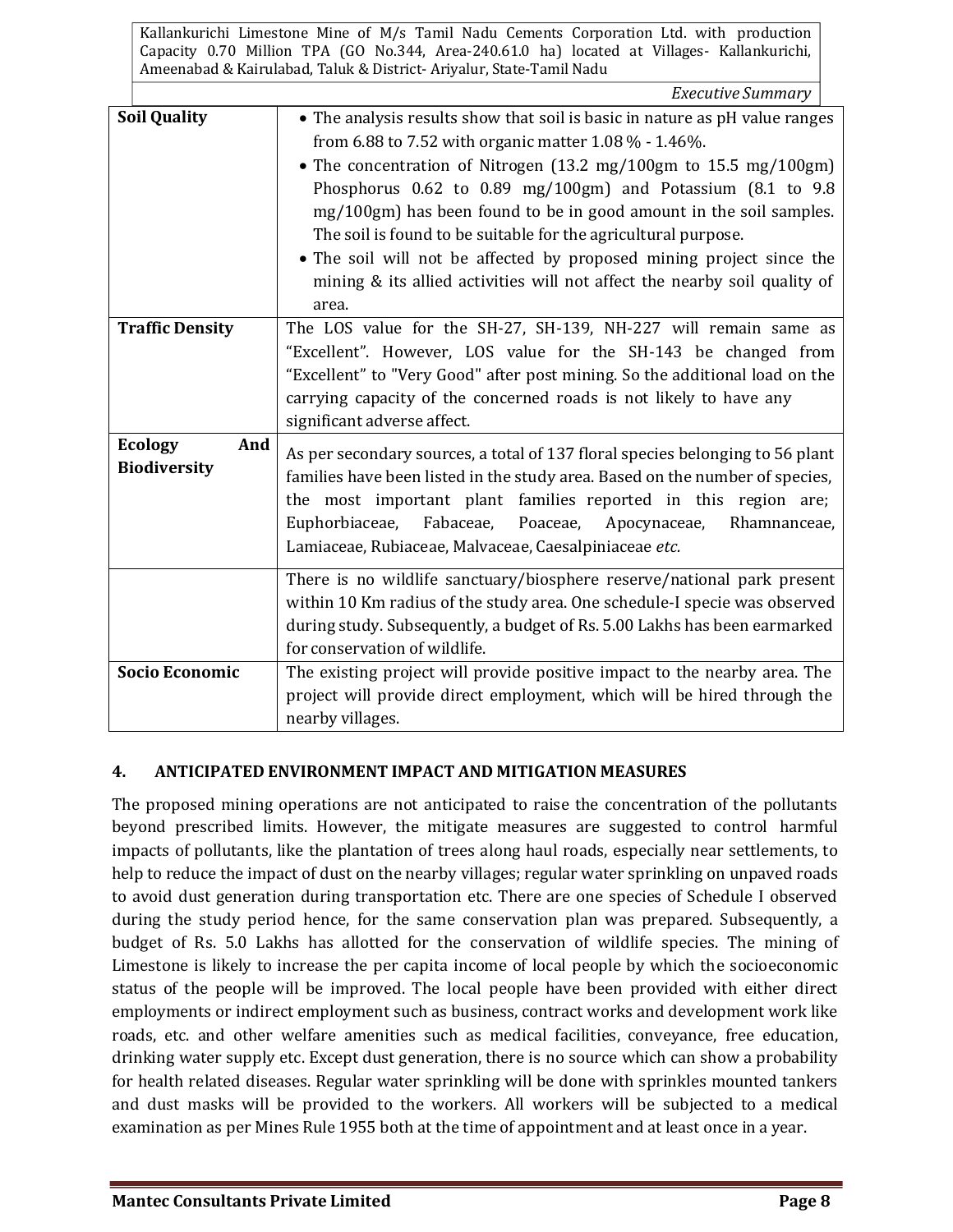*Executive Summary* 

# **5. ANALYSIS OF ALTERNATIVES**

We have analyzed all the option for alternatives of the Limestone Mining Project. Since it is an existing and mineral specific project therefore, analysis of alternative site is not applicable.

### **6. ENVIRONMENTAL MONITORING PROGRAM**

TANCEM has formulated well laid-out Environmental Policy, wherein preservation of environment has been accorded a most strategic and prime position. The various protocol procedures in connection with communication channels upwards and downwards, for dealing with violations or departures in environmental standards involvement of Board of Directors as well as shareholders about such incidences, etc, have been described in detail in chapter-6.

Regular monitoring of implementation of various control measures in respect of air quality, meteorology, water quality, noise levels, biological status, land environment, socioeconomic factors, occupational health, etc. is most important to ensure that the project operations do not deteriorate the environmental status of the area at any point of time and environmental quality in respect of above parameters are kept well within the statutorily sustainable levels, as prescribed by CPCB, MOEF&CC and State Pollution Control Board.

A full-fledged environment cell is operating in the Kallankurichi Limestone mine. This cell will undertake effective monitoring and implementation of various environmental control measures promptly and effectively and to oversee various environmental management schemes for air quality control, water quality status, noise level control, plantation programmes, social development schemes, construction of garland drains, etc. in the cement plant and all the working mines in the area.

# **7. ADDITOINAL STUDIES**

M/s Tamil Nadu Cement Corporation Limited has formulated a disaster management plan for Emergency Preparedness & Responses.

The salient features are elaborated as below.

- Emergency response Organization
- Communication System
- Action on the site
- Facilities available at site.

# **8. PROJECT BENEFITS**

The management will recruit the semi-skilled and unskilled workers from the nearby villages. The project activity and the management will definitely support the local Panchayat and provide another form of assistance for the development of public amenities in this region. The company management will contribute to the local schools, dispensaries for the welfare of the villagers. It is proposed to plant 119100 no.s till 5th year. The officers of the State pollution control Board will strictly monitor the compliance of the lease holder in this regard.